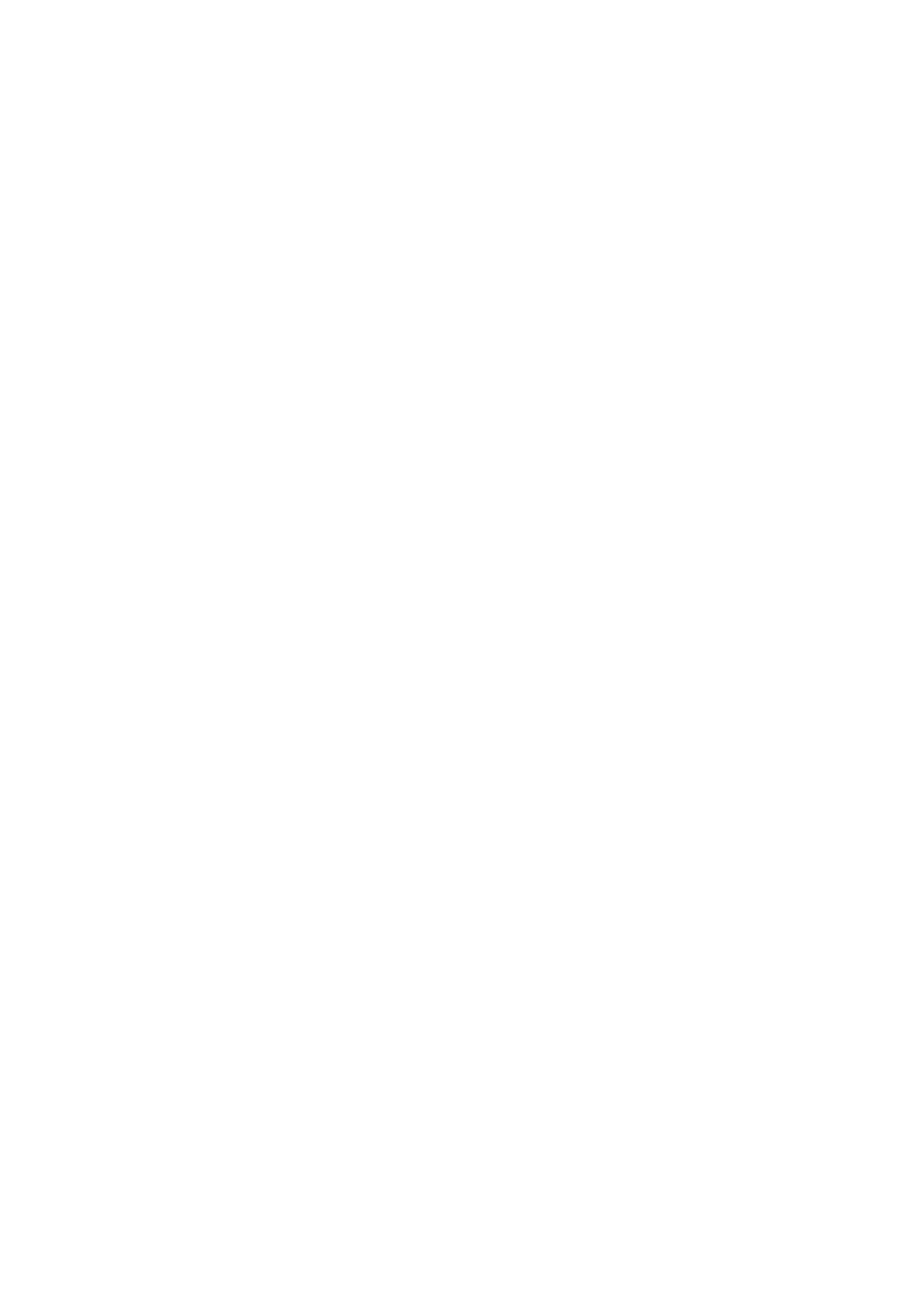*I certify that this public bill, which originated in the Legislative Assembly, has finally passed the Legislative Council and the Legislative Assembly of New South Wales.*

> *Clerk of the Legislative Assembly. Legislative Assembly, Sydney, , 2009*



New South Wales

# **James Hardie Former Subsidiaries (Winding up and Administration) Amendment Bill 2009**

Act No , 2009

An Act to amend the *James Hardie Former Subsidiaries (Winding up and Administration) Act 2005* to make further provision with respect to the funding of claims against certain former subsidiaries of the James Hardie corporate group.

*I have examined this bill and find it to correspond in all respects with the bill as finally passed by both Houses.*

*Assistant Speaker of the Legislative Assembly.*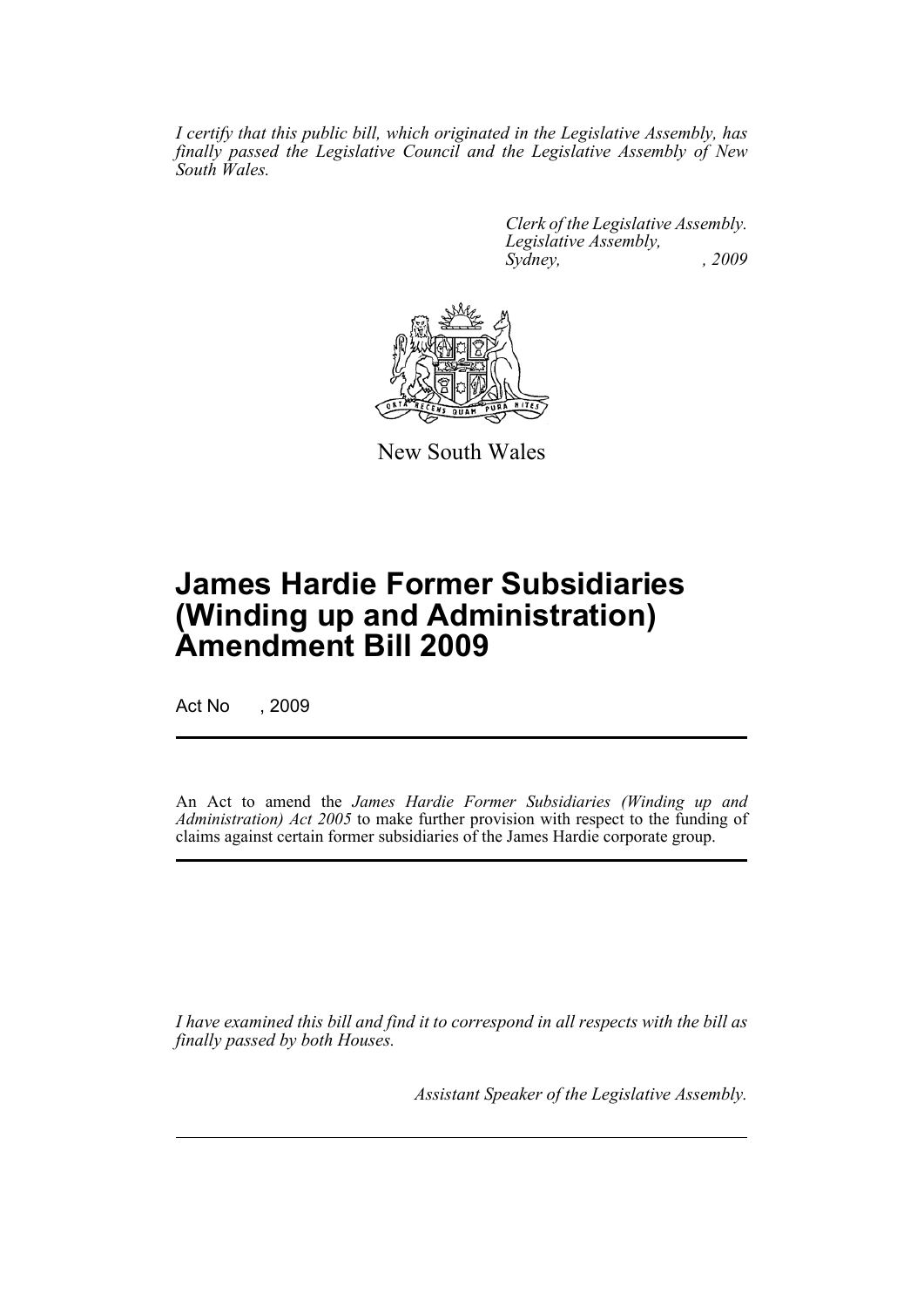# <span id="page-3-0"></span>**The Legislature of New South Wales enacts:**

# **1 Name of Act**

This Act is the *James Hardie Former Subsidiaries (Winding up and Administration) Amendment Act 2009*.

# <span id="page-3-1"></span>**2 Commencement**

This Act commences on a day or days to be appointed by proclamation.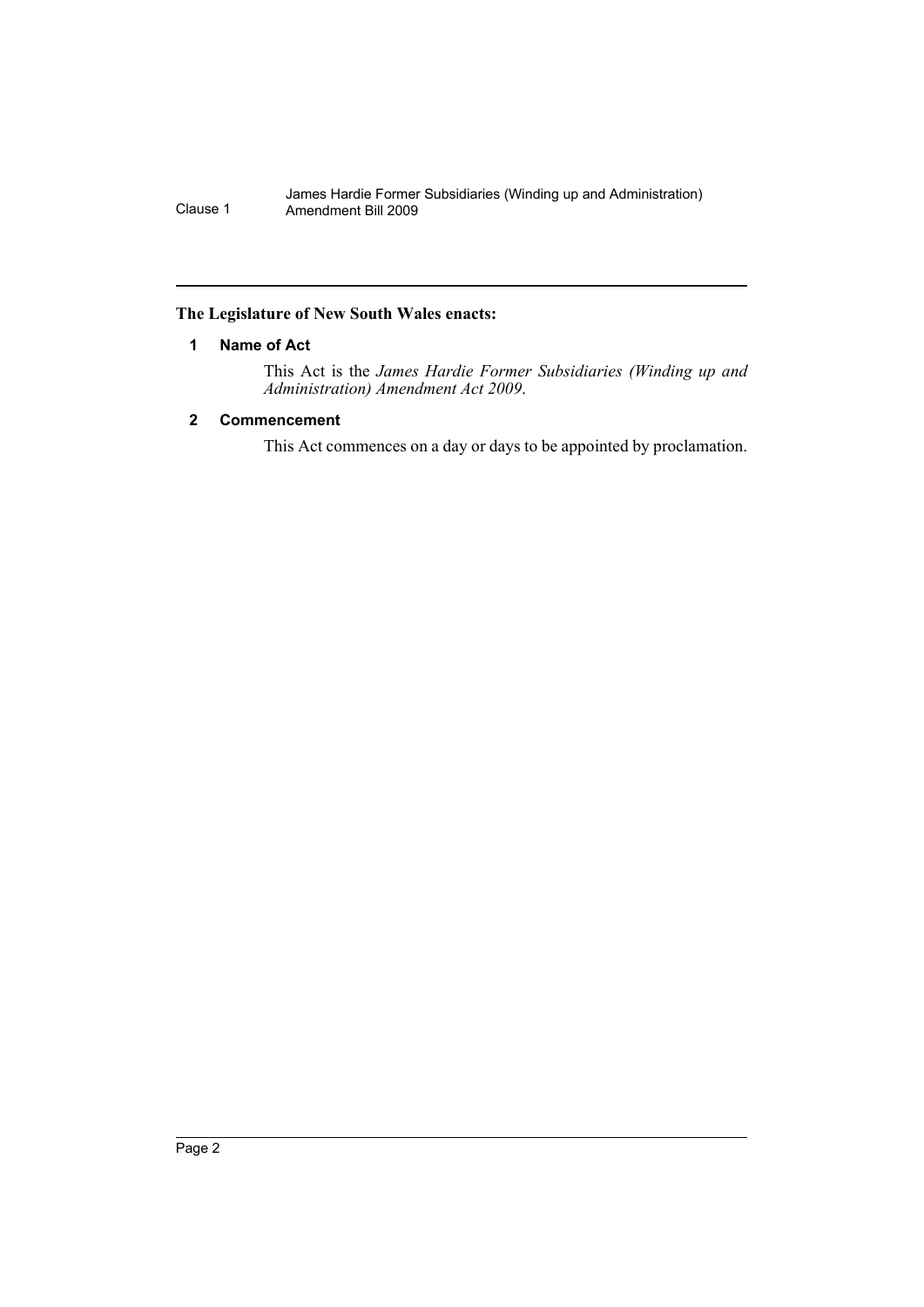Amendment of James Hardie Former Subsidiaries (Winding up and Administration) Act 2005 No 105

Schedule 1

# <span id="page-4-0"></span>**Schedule 1 Amendment of James Hardie Former Subsidiaries (Winding up and Administration) Act 2005 No 105**

# **[1] Section 4 Definitions**

Insert in alphabetical order in section 4 (1):

*authorised loan facility* means a loan facility provided under a relevant loan facility agreement.

*loan repayment*, in relation to an authorised loan facility, means:

- (a) the repayment of any part of the principal payable under the facility, or
- (b) the payment of any interest (whether or not the interest is capitalised) payable under the facility, or
- (c) the payment of any other amounts that are payable under, or in connection with, the facility.

*loan security expense* of a liable entity means any amount that the entity is required to pay under, or in connection with, a relevant loan facility agreement.

*proceeds of asset realisations* of a liable entity includes the proceeds of a relevant insurance contract of the entity within the meaning of section 30.

*relevant loan facility agreement* means any agreement that is authorised by section 30A, as in force from time to time. *small claim*—see section 4A.

# **[2] Section 4 (1), definition of "operating expenses"**

Insert after paragraph (a):

(a1) includes any loan security expenses of the entity, and

# **[3] Section 4A**

Insert after section 4:

# **4A Meaning of "small claim"**

- (1) For the purposes of this Act, a claim is a *small claim* if it is a claim for an amount that does not exceed \$25,000 or any other amount adjusted in accordance with this section from time to time that is applicable at the time when a claim is payable.
- (2) If an approved payment scheme under section 35 is or will be in force on 1 July of any year, the Minister is to declare on or before that date, by order published on the NSW legislation website, the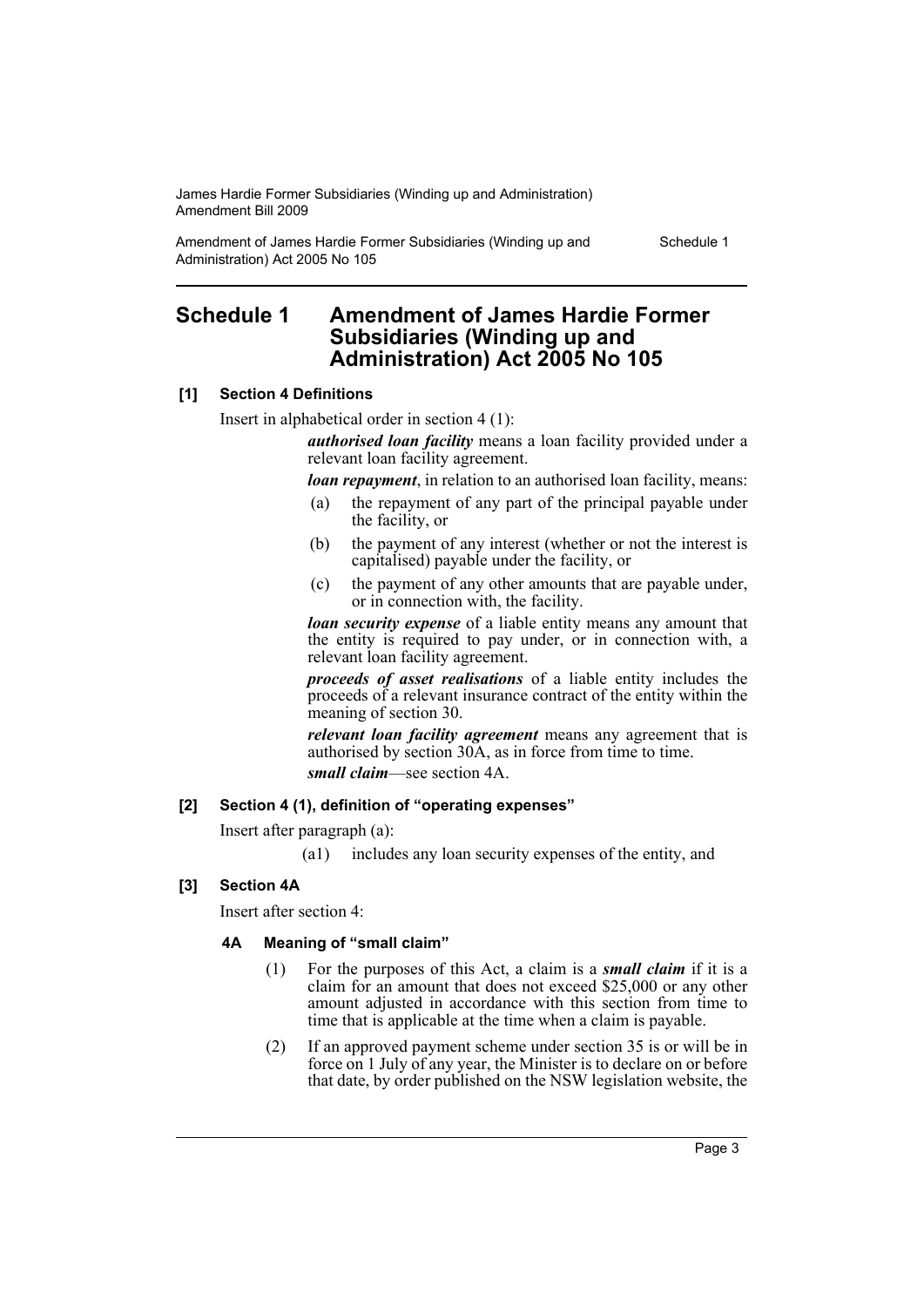Schedule 1 Amendment of James Hardie Former Subsidiaries (Winding up and Administration) Act 2005 No 105

> amount that is to apply, as from the date specified in the order, for the purposes of subsection (1).

- (3) The amount declared is to be the amount applicable under subsection (1) (or that amount as last adjusted in accordance with this section) that is adjusted:
	- (a) in the case of the first adjustment that is required to be made following the commencement of this section—by the percentage change in the amount estimated by the Australian Statistician of the average weekly total earnings of full-time adults in Australia over the number of quarters since the commencement of this section that precede the date of the declaration for which those estimates are, at that date, available, or
	- (b) in the case where an adjustment was made for 1 July of the previous year—by the percentage change in the amount estimated by the Australian Statistician of the average weekly total earnings of full-time adults in Australia over the 4 quarters that precede the date of the declaration for which those estimates are, at that date, available, or
	- (c) in the case where the previous adjustment that was required to be made was for 1 July of a year before the previous year—by the percentage change in the amount estimated by the Australian Statistician of the average weekly total earnings of full-time adults in Australia over the number of quarters since the previous adjustment that precede the date of the declaration for which those estimates are, at that date, available.
- (4) An amount declared for the time being under this section applies to the exclusion of the amount of \$25,000 or an amount previously adjusted in accordance with this section.
- (5) If the Australian Statistician fails or ceases to estimate the amount referred to in subsection (3), the amount declared is to be determined in accordance with the regulations.
- (6) In adjusting an amount to be declared for the purposes of subsection (1), the amount determined in accordance with subsection  $(3)$  is to be rounded to the nearest \$500 (with the amounts of \$250 and \$750 being rounded up).
- (7) A declaration made or published on the NSW legislation website after 1 July in a year and specifying a date that is before the date it is made or published as the date from which the amount declared by the order is to apply has effect as from that specified date.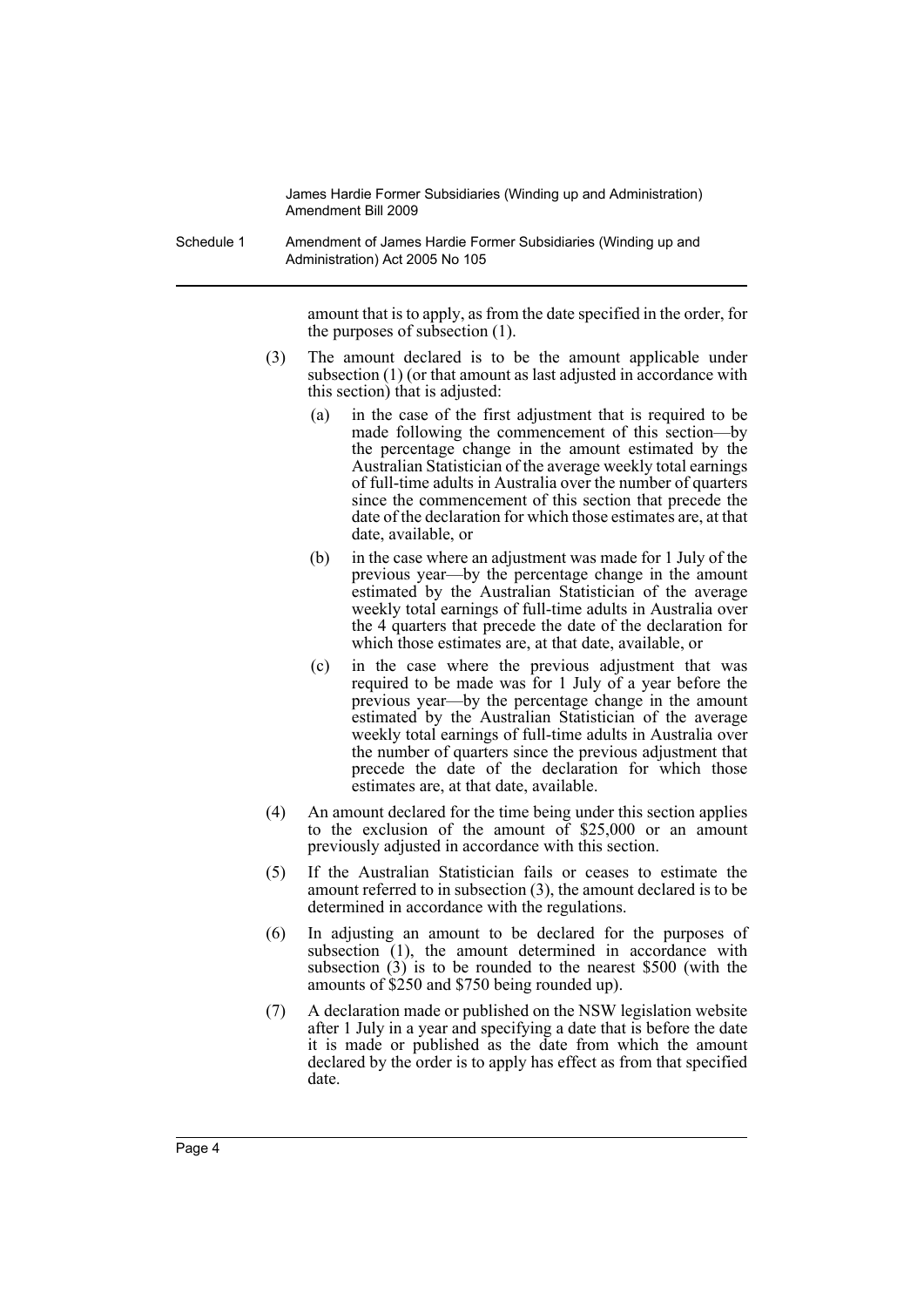Amendment of James Hardie Former Subsidiaries (Winding up and Administration) Act 2005 No 105

Schedule 1

### **[4] Section 8 SPF may be treated as charitable trust**

Insert after section 8 (3):

- (4) Despite anything to the contrary in the SPF trust deed or any legislation of the State or the general law:
	- (a) any money provided to the SPF trustee under an authorised loan facility is taken to have been provided to the SPF trustee for the purpose referred to in subsection (1) (a) (i) and, consequently, to be subject to the trust established by the SPF trust deed, and
	- (b) the making of loan repayments in relation to an authorised loan facility by the SPF trustee from the SPF is taken to be a valid application of the trust fund for the purpose referred to in subsection  $(1)$   $(a)$   $(i)$ .

### **[5] Section 23 Conduct of business during winding up period**

Insert after section 23 (2) (d):

- (d1) comply with the obligations of the entity under any relevant loan facility agreement (whether or not directed to do so by the SPF trustee), and
- (d2) without limiting paragraph (d1) or (e), do such of the following as is directed by the SPF trustee from time to time:
	- (i) give guarantees with respect to obligations of the SPF trustee in connection with an authorised loan facility or proposed authorised loan facility,
	- (ii) grant interests in, or other entitlements to, any assets of the entity (or the proceeds of asset realisations of the entity) as security for any such guarantees or any other obligation under a relevant loan facility agreement or proposed relevant loan facility agreement, and

### **[6] Section 23 (2) (e) (i)**

Omit "or  $(d)$ ". Insert instead ",  $(d)$ ,  $(d)$  or  $(d2)$ ".

### **[7] Section 24 Directions from SPF trustee**

Omit section 24 (2). Insert instead:

- (2) Without limiting subsection (1), the SPF trustee may direct a liable entity to do any one or more of the following:
	- (a) enter into arrangements with another or other liable entities for the pooling of funds of the liable entities and for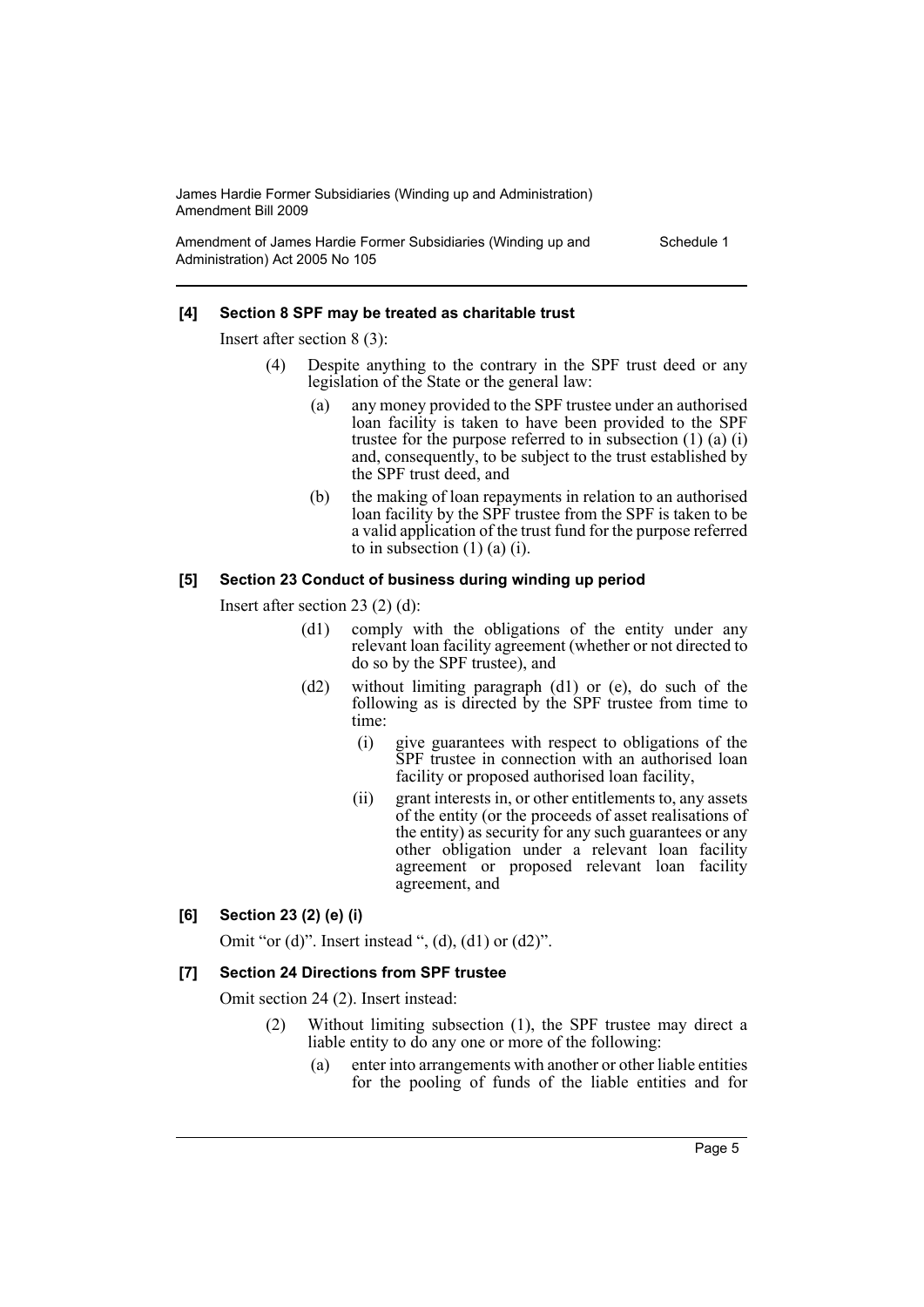Schedule 1 Amendment of James Hardie Former Subsidiaries (Winding up and Administration) Act 2005 No 105

> allocation of the pooled funds to payment of payable liabilities of any one or more of those entities,

- (b) comply with the entity's obligations under any relevant loan facility agreement,
- (c) give guarantees with respect to obligations of the SPF trustee in connection with an authorised loan facility or proposed authorised loan facility,
- (d) grant interests in, or other entitlements to, any assets of the entity (or the proceeds of asset realisations of the entity) as security for any such guarantees or any other obligation under a relevant loan facility agreement or proposed relevant loan facility agreement.

### **[8] Section 29 Funds to be paid into special accounts**

Insert "(a)" after "section 24  $(2)$ " in section 29  $(6)$ .

### **[9] Section 30 Entitlements to proceeds of contracts of insurance**

Insert after section 30 (6):

(6A) Nothing in this section (including any regulations made under this section) operates to prevent or limit the making of loan repayments under an authorised loan facility or the giving of directions by the SPF trustee under section 24 with respect to the facility or a relevant loan facility agreement.

### **[10] Part 4, Division 4A**

Insert after Division 4 of Part 4:

# **Division 4A Authorised loan facility**

### **30A Agreements concerning provision of loan facility**

- (1) The SPF trustee and each of the liable entities are authorised to enter into one or more agreements with the State (or with both the State and any other persons) for any one or more of the following purposes:
	- (a) the provision of funding to the SPF trustee by means of a loan facility,
	- (b) the granting by the SPF trustee of interests in, or other entitlements to, assets (or proceeds of asset realisations) as security for a loan facility provided to the SPF trustee,
	- (c) the giving of guarantees by any liable entity with respect to obligations of the SPF trustee in connection with a loan facility provided to the SPF trustee,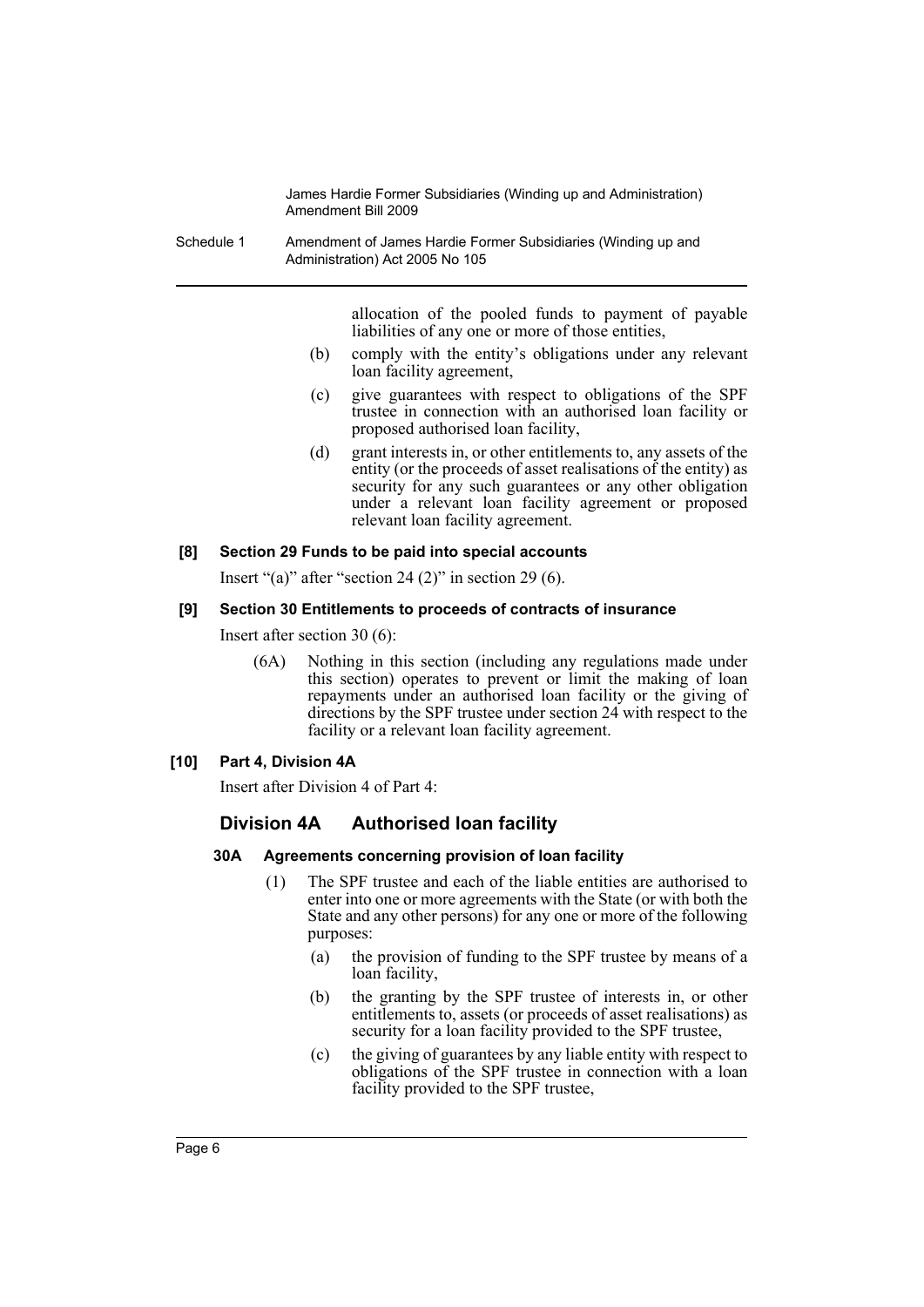Amendment of James Hardie Former Subsidiaries (Winding up and Administration) Act 2005 No 105

Schedule 1

- (d) the granting by any liable entity of interests in, or other entitlements to, assets (or proceeds of asset realisations) of the entity as security for any such guarantees given by the entity or any other obligation undertaken by the entity.
- (2) Despite anything to the contrary in the SPF trust deed or any legislation of the State or the general law (and without limiting subsection  $(1)$ :
	- (a) the entering into, or the carrying out of, an agreement that is authorised by this section does not:
		- (i) affect the continued existence, or continued validity as a trust fund, of any compensation fund, or
		- (ii) constitute a breach of trust or other civil wrong (whether for the purposes of any legislation of the State or the general law), and
	- (b) all acts, matters and things for or with respect to which provision is made in an agreement that is authorised by this section (including any guarantees or securities given or granted under the agreement) are also authorised, and
	- (c) all acts, matters and things that by an agreement that is authorised by this section are agreed, directed, authorised or permitted to be made, done or executed are also authorised.
- (3) An agreement that is authorised by this section does not cease to be authorised only because it is amended or otherwise varied by the parties to the agreement in accordance with the terms of the agreement as in force from time to time.
- (4) For the avoidance of doubt, nothing in section 35 or 36 (or in any approved payment scheme under section 35) operates to prevent or limit the making of loan repayments in connection with a loan facility granted under an agreement that is authorised by this section.

# **[11] Section 33 Determination of whether sufficient funds**

Insert "(including funds available under an authorised loan facility)" after "compensation funds" in section 33 (1).

# **[12] Section 33 (2)**

Insert "(a)" after "section 24 (2)".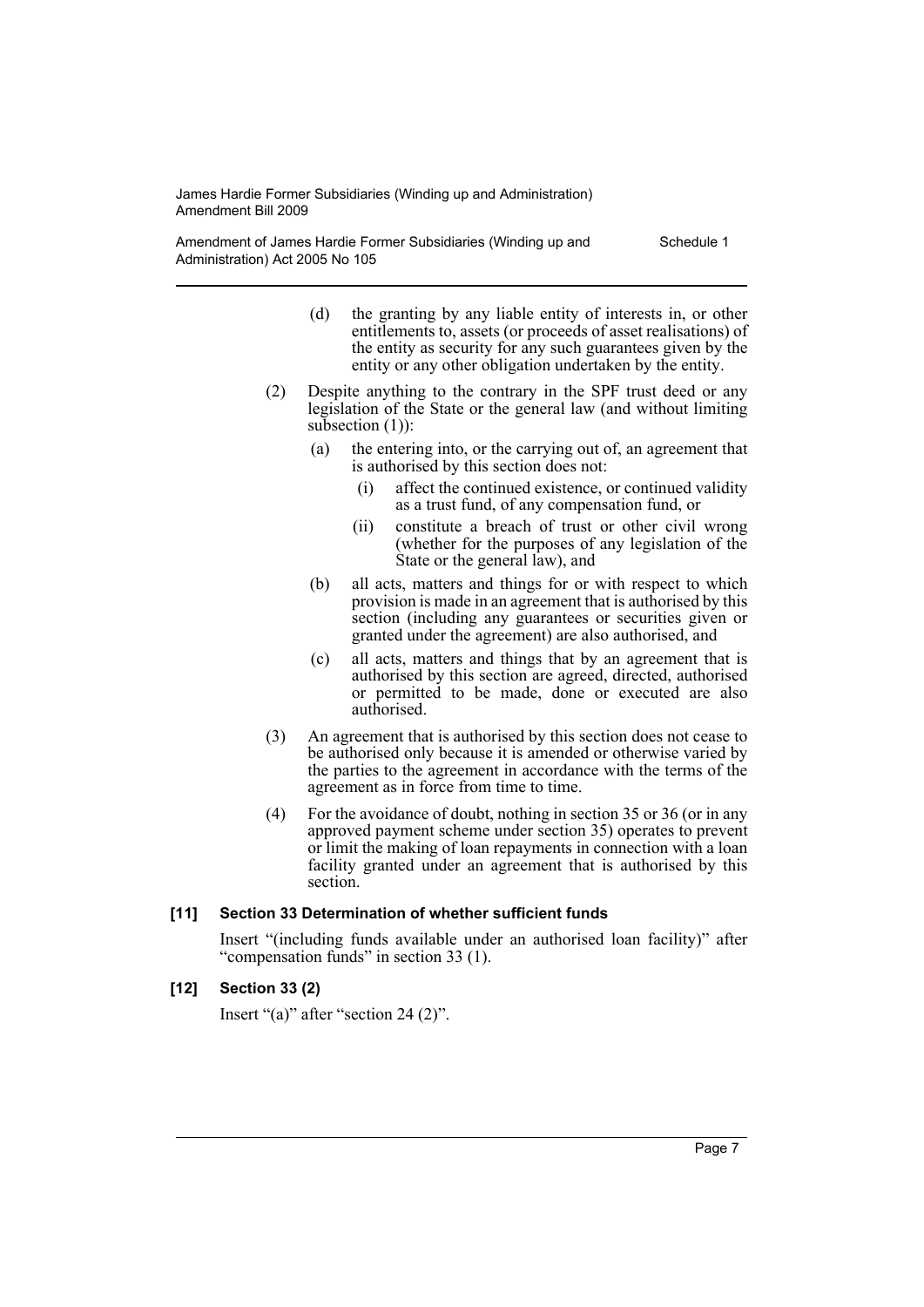Schedule 1 Amendment of James Hardie Former Subsidiaries (Winding up and Administration) Act 2005 No 105

#### **[13] Section 35 SPF trustee may apply to Supreme Court to secure continuing funding of claims**

Omit section 35 (5) and (6). Insert instead:

#### (5) **Supreme Court may make orders establishing approved payment scheme**

If the Supreme Court is satisfied on an application under subsection  $(1)$  that it is likely that there will be insufficient funds for all payable liabilities of a liable entity to be paid in full as and when they fall due for payment, the Supreme Court may make an order approving a scheme (an *approved payment scheme*) for the payment by instalments of the full amount of payable liabilities due, or the deferral of payment of payable liabilities of the entity, during the period specified by the order (the *scheme period*).

- (6) In specifying the scheme period:
	- (a) the Supreme Court is to take into account the anticipated duration of the period before the liable entity will or is likely to have sufficient funds to pay payable liabilities in full as and when they fall due for payment instead of paying them by instalments or deferring payment, and
	- (b) if the scheme period is to commence before the time it is anticipated that there will be insufficient funds—the Supreme Court is to be satisfied that the early commencement of the scheme period will result in claimants for proven personal asbestos claims being treated more equally in relation to the payment of their claims than would otherwise be the case.

# **[14] Section 35 (7), (8) (a) and (13)**

Omit "insufficient funds period" wherever occurring.

Insert instead "scheme period".

# **[15] Section 35 (7) (b)**

Omit "subsection (8)". Insert instead "subsections (8) and (8A)".

# **[16] Section 35 (7) (e)**

Insert after section 35 (7) (d):

(e) the interest rate to be applied in calculating the interest payable on that part of any payable liability that would otherwise attract interest because it is not paid during the scheme period because of the operation of the scheme.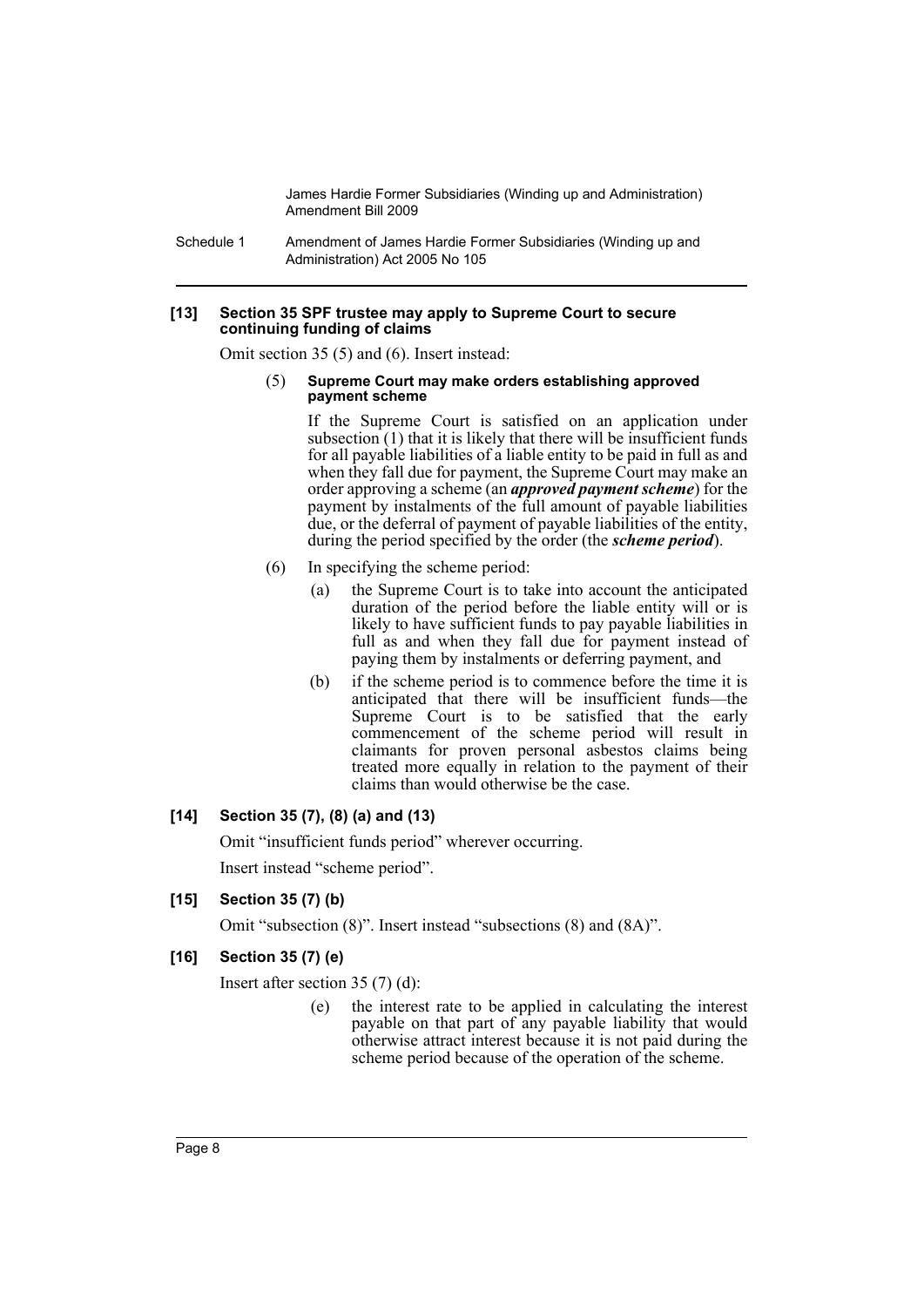Amendment of James Hardie Former Subsidiaries (Winding up and Administration) Act 2005 No 105

Schedule 1

### **[17] Section 35 (7A)**

Insert after section 35 (7):

- (7A) An interest rate approved as referred to in subsection  $(7)$  (e):
	- (a) need not be a commercial interest rate, but is to be an interest rate that the Supreme Court is satisfied is a rate that makes reasonable allowance for inflation while minimising the liabilities of the liable entity and the cost of the scheme, and
	- (b) applies to the exclusion of any other interest rate that would otherwise have been applicable in determining the interest to be paid to any payable claimant in respect of any part of a payable liability that is not paid during the scheme period because of the operation of the scheme.

### **[18] Section 35 (8A)**

Insert after section 35 (8):

- (8A) In addition to the matters for which a scheme must provide under subsection (7), the Supreme Court may approve a scheme that provides for any or all of the following:
	- (a) the payment in full of liabilities to pay proven personal asbestos claims that are small claims (but only if the Supreme Court is satisfied that there will be sufficient funding to make such payments and the payments referred to in subsection  $(7)$   $(a)$ ),
	- (b) different payment options from which claimants may elect to be paid for the payment by instalments of proven personal asbestos claims that are not small claims (including a default payment option in the event that a claimant makes no election).

### **[19] Section 59 Protection for exercise of certain functions during winding up period**

Insert at the end of section 59 (5) (b):

, or

- (c) any party to a relevant loan facility agreement from bringing proceedings, or being granted relief, in respect of any of the following:
	- (i) any civil liability incurred by another party to the agreement or other person where that liability arises under or in relation to the agreement,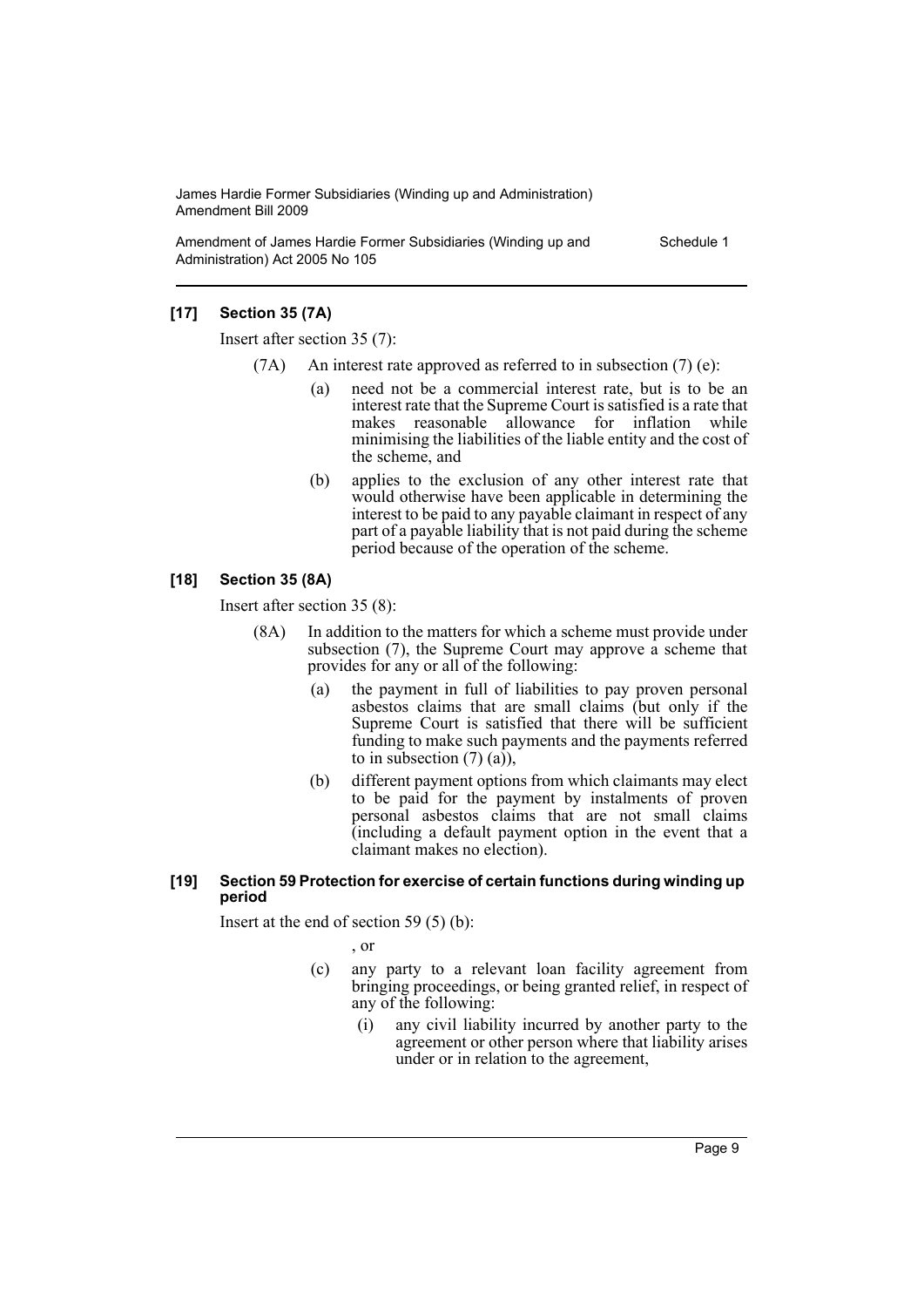Schedule 1 Amendment of James Hardie Former Subsidiaries (Winding up and Administration) Act 2005 No 105

> (ii) a failure or refusal by another party to the agreement to carry out a function conferred or imposed on that party under the agreement.

# **[20] Section 63 Exemption from State tax**

Insert after paragraph (c1) of the definition of *exempt matter* in section 63 (1):

(c2) the entry into any relevant loan facility agreement or the giving of any guarantee, or the granting of any security, under or as contemplated by any such agreement,

### **[21] Section 64A**

Insert after section 64:

### **64A Tabling of copies of relevant loan facility agreements**

- (1) The Minister is to cause a copy of any relevant loan facility agreement as in force at the time it is signed to be tabled in each House of Parliament as soon as is reasonably practicable after the agreement is signed by the parties to it.
- (2) If a House of Parliament is not sitting when the Minister seeks to table a copy of the relevant loan facility agreement, the Minister may present the copy to the Clerk of the House concerned.
- (3) The copy of the relevant loan facility agreement:
	- (a) is, on presentation and for all purposes, taken to have been laid before the House, and
	- (b) may be printed by authority of the Clerk of the House, and
	- (c) if so printed, is for all purposes taken to be a document published by or under the authority of the House, and
	- (d) is to be recorded:
		- (i) in the case of the Legislative Council, in the Minutes of the Proceedings of the Legislative Council, and
		- (ii) in the case of the Legislative Assembly, in the Votes and Proceedings of the Legislative Assembly,

on the first sitting day of the House after receipt of the copy by the Clerk.

(4) For the avoidance of doubt, it is declared that the tabling of a copy of any relevant loan facility agreement as provided by this section does not abrogate, limit or otherwise affect any right or liability of any person arising under or in relation to the agreement.